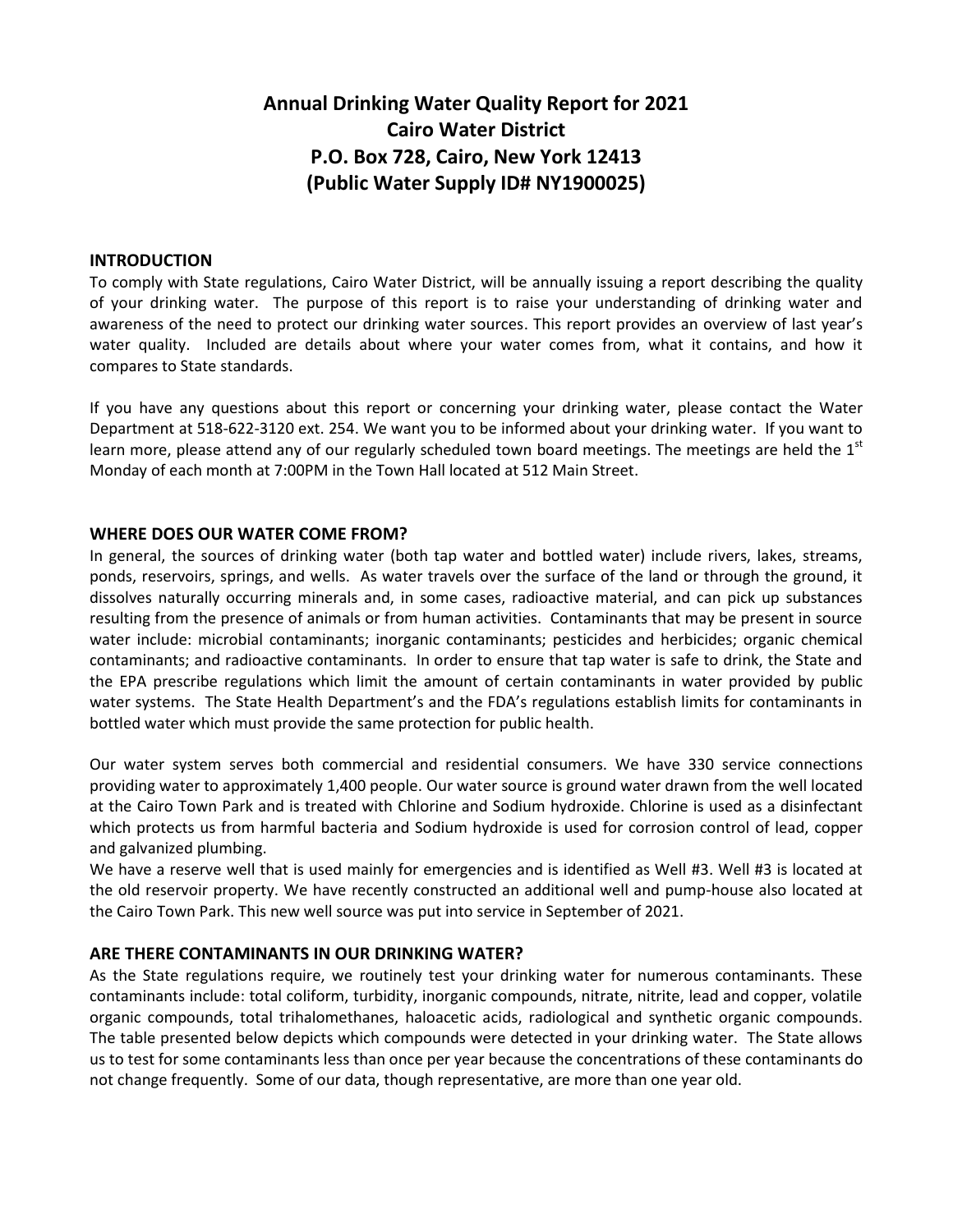It should be noted that all drinking water, including bottled drinking water, may be reasonably expected to contain at least small amounts of some contaminants. The presence of contaminants does not necessarily indicate that water poses a health risk. More information about contaminants and potential health effects can be obtained by calling the EPA's Safe Drinking Water Hotline (800-426-4791) or the New York State Department of Health, Oneonta District Office at (607)432-3911.

| <b>Table of Detected Contaminants</b>                                                                                    |                 |                                           |                                         |                  |                     |                  |                                                                                                                                                     |  |  |  |  |
|--------------------------------------------------------------------------------------------------------------------------|-----------------|-------------------------------------------|-----------------------------------------|------------------|---------------------|------------------|-----------------------------------------------------------------------------------------------------------------------------------------------------|--|--|--|--|
| Contaminant                                                                                                              | Violation       | Date of<br>Sample                         | <b>Level Detected</b>                   | Unit             | Regulatory<br>Limit | <b>MCLG</b>      | Likely Source of Contamination                                                                                                                      |  |  |  |  |
|                                                                                                                          | Yes/No          |                                           | (Avg/Max)                               | Measure-<br>ment | (MCL, TT<br>or AL)  |                  |                                                                                                                                                     |  |  |  |  |
|                                                                                                                          |                 |                                           | (Range)                                 |                  |                     |                  |                                                                                                                                                     |  |  |  |  |
| Nitrate - Well 1                                                                                                         | NO              | 2/4/21                                    | 0.3                                     | mg/L             | 10                  | 10               | Runoff from fertilizer<br>use; leaching from septic tanks,<br>sewage; erosion of natural<br>deposits.                                               |  |  |  |  |
| Nitrate - Well 3                                                                                                         | NO              | 12/18/20                                  | 0.02                                    | mg/L             | 10                  | 10               | Runoff from fertilizer<br>use; leaching from septic tanks,<br>sewage; erosion of natural<br>deposits.                                               |  |  |  |  |
| Barium - Well #1<br>Barium- New Well                                                                                     | NO<br>NO        | 7/15/21<br>4/14/21                        | .016<br>.015                            | mg/L             | $\mathfrak{2}$      | $\overline{c}$   | Discharge of drilling wastes;<br>discharge from metal refineries;<br>erosion of natural deposits.                                                   |  |  |  |  |
| Arsenic - Well #3                                                                                                        | NO              | 3/29/18                                   | 2.7                                     | ug/L             | 10                  | n/a              | Erosion of natural deposits; runoff<br>from orchards, runoff from glass<br>and electronics production wastes.                                       |  |  |  |  |
| Nickel<br>(New Well)                                                                                                     | N <sub>O</sub>  | 7/15/21                                   | .0011                                   | mg/1             | n/a                 | n/a              |                                                                                                                                                     |  |  |  |  |
| Lead                                                                                                                     | NO              | $8/29/21 -$<br>9/29/21                    | 3.7 <sup>1</sup>                        | ug/L             | $AL = 15$           | $\overline{0}$   | Corrosion of household plumbing<br>systems; Erosion of natural<br>deposits                                                                          |  |  |  |  |
| Copper                                                                                                                   | <b>YES</b>      | $8/29/21 -$<br>9/29/21                    | $1.6$ <sup>1,4,5</sup>                  | $mg/L$           | $AL = 1.3$          | 1.3              | Corrosion of household plumbing<br>systems; Erosion of natural<br>deposits; leaching from wood<br>preservatives.                                    |  |  |  |  |
| <b>Total Trihalomethanes</b><br>(TTHMs - chloroform,<br>bromodichloromethane,<br>dibromochloromethane,<br>and bromoform) | NO              | 7/13/21                                   | 20.7                                    | ug/L             | 80                  | n/a              | By-product of drinking water<br>chlorination needed to kill harmful<br>organisms. TTHMs are formed<br>when source water contains<br>organic matter. |  |  |  |  |
| Haloacetic Acids<br>$(mono-, di-, and$<br>trichloroacetic acid, and<br>mono- and<br>dibromoacetic acid)                  | NO              | 7/13/21                                   | 16.9                                    | ug/L             | 60                  | n/a              | By-product of drinking water<br>chlorination needed to kill harmful<br>organisms.                                                                   |  |  |  |  |
| Perfluorohexane<br>Sulfonic Acid (PFHXS)                                                                                 | NO<br>NO        | 8/30/21<br>4/14/21                        | $3.63$ (EP)<br>3 (New Well)             | ng/1             |                     |                  |                                                                                                                                                     |  |  |  |  |
| Perfluorooctane-sulfonic<br>Acid (PFOS) Well #1                                                                          | NO              | 2/15/21<br>4/14/21<br>8/30/21<br>11/29/21 | 3<br>$4$ (EP)<br>6 (New Well)<br>3<br>3 | ng/l             | 10 ppt              | N/A              | Released into the environment<br>from widespread use in<br>commercial and industrial<br>applications.                                               |  |  |  |  |
| Perfluorooctanoic Acid<br>(PFOA)<br>Well #1                                                                              | $_{\rm NO}$     | Quarterly                                 | $\rm ND$                                | ng/l             | 10 ppt              | $\rm N/A$        | Released into the environment<br>from widespread use in<br>commercial and industrial<br>applications.                                               |  |  |  |  |
| 1,4-Dioxane<br>Well #1                                                                                                   | NO              | Quarterly                                 | ND                                      | ug/1             | $1$ ug/ $1$         | N/A              | Released into the environment<br>from commercial and industrial<br>sources and is associated with<br>inactive and hazardous waste<br>sites.         |  |  |  |  |
| M-Xylene                                                                                                                 | $\overline{NO}$ | 4/14/21                                   | .94                                     | ug/l             | 5                   | n/a              | Leaks from gasoline tanks;<br>Discharge from petroleum<br>factories. Leaching of solvent<br>from lining of potable water tanks.                     |  |  |  |  |
| Beta particle - Well #1                                                                                                  | $\rm NO$        | 6/6/17                                    | 1.17                                    | pCi/L            | 50                  | $\boldsymbol{0}$ | Decay of natural deposits and<br>man-made emissions.                                                                                                |  |  |  |  |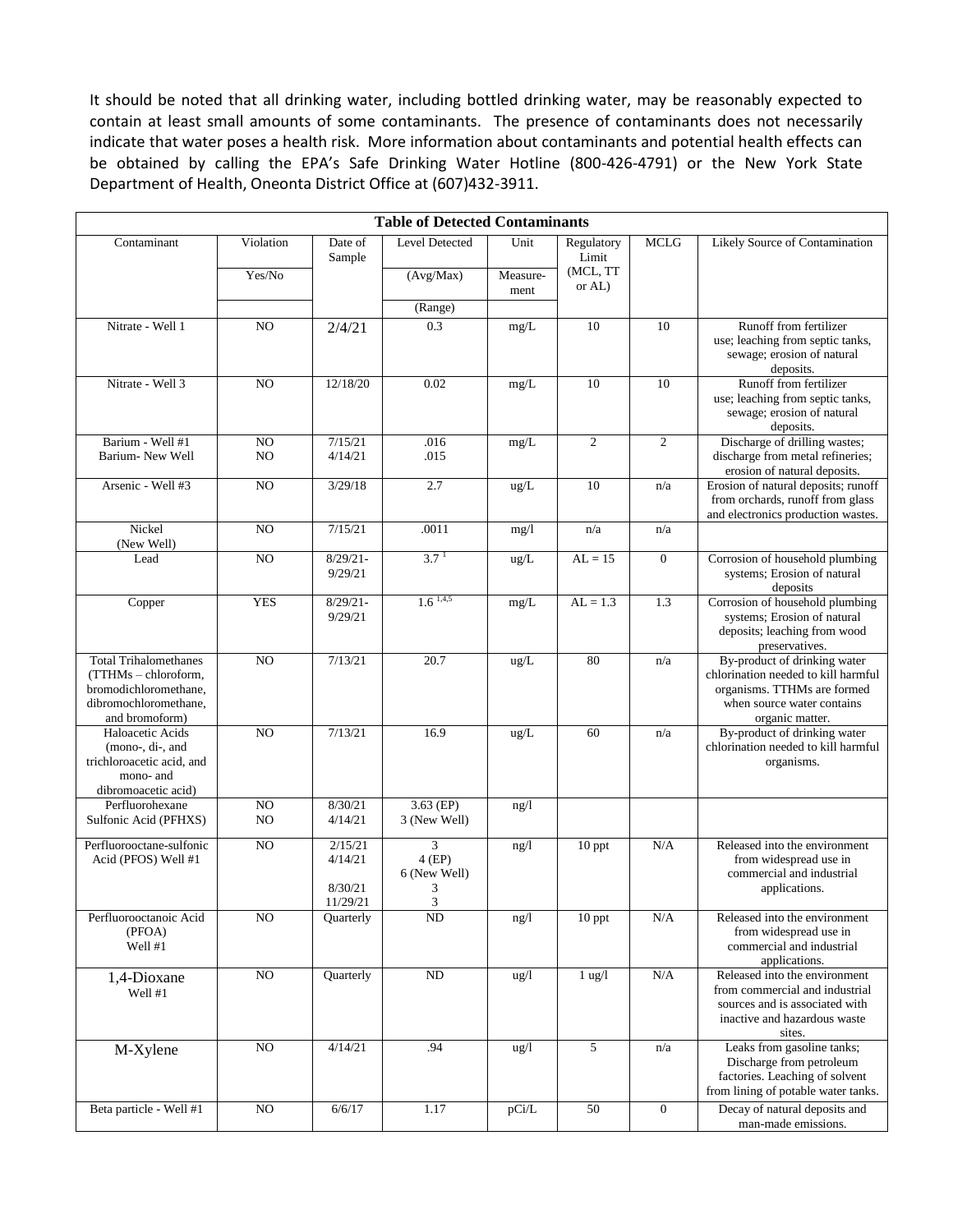| Beta particle - Well #3             | NO.            | 6/6/17  | 1.93     | pCi/L         | 50   | $\Omega$ | Decay of natural deposits and<br>man-made emissions.             |
|-------------------------------------|----------------|---------|----------|---------------|------|----------|------------------------------------------------------------------|
| Gross Alpha Activity -<br>Well $#3$ | NO.            | 6/6/17  |          | pCi/L         | 15   | $\Omega$ | erosion of natural deposits                                      |
| Chloride - Well #3                  | N <sub>O</sub> | 4/19/17 | 81.5     | mg/L          | 250  | n/a      | Naturally occurring or indicative<br>of road salt contamination  |
| Sulfate - Well #3                   | NO.            | 4/19/17 | 18.2     | mg/L          | 250  | n/a      | Naturally occurring                                              |
| Calcium - Well #3                   | NO.            | 4/19/17 | 40.7     | mg/L          | none | n/a      | Naturally occurring                                              |
| Iron - Well $#3$                    | NO.            | 4/19/17 | 105      | $\text{ug/L}$ | 300  | n/a      | Naturally occurring                                              |
| Magnesium - Well #3                 | NO.            | 4/19/17 | 6.2      | mg/L          | none | n/a      | Naturally occurring                                              |
| Manganese - Well #3                 | NO.            | 4/19/17 | 161      | $\text{ug/L}$ | 300  | n/a      | Naturally occurring; Indicative of<br>landfill contamination     |
| Sodium - Well #3                    | NO.            | 4/19/17 | $69.4^3$ | mg/L          | none | n/a      | Naturally occurring; Road salt;<br>Water softeners: Animal waste |

1- During 2021 we collected and analyzed 20 samples for lead and copper. The level included in the table represents the  $90<sup>th</sup>$  percentile of the samples collected. A percentile is a value on a scale of 100 that indicates the percent of a distribution that is equal to or below it. The 90<sup>th</sup> percentile is equal to or greater than 90% of the values detected at your water system. The action levels for lead and copper were not exceeded at any of sites tested.

2- During 2021 we collected and analyzed 1 sample each quarter for PFOA, PFOS and 1,4-Dioxane. To provide consumers, including the most sensitive populations, with a margin of protection from a lifetime of exposure to PFOA and PFOS from drinking water, NYS has established the maximum contaminant levels at 10 parts per trillion for PFOA & PFOS, and 1 parts per billion for 1,4-Dioxane.

3- Water containing more than 20 mg/l of sodium should not be used for drinking by people on severely restricted sodium diets. Water containing more than 270 mg/l of sodium should not be used for drinking by people on moderately restricted sodium diets.

4- Copper is an essential nutrient, but some people who drink water containing copper in excess of the action level over a relatively short amount of time could experience gastrointestinal distress. Some people who drink water containing copper in excess of the action level over many years could suffer liver or kidney damage. People with Wilson's Disease should consult their personal doctor

5- Infants and children who drink water containing lead in excess of the action level could experience delays in their physical or mental development. Children could show slight deficits in attention span and learning abilities. Adults who drink this water over many years could develop kidney problems or high blood pressure.

6- Coliforms are bacteria that are naturally present in the environment and are used as an indicator that other, potentially harmful waterborne pathogens may be present or that a potential pathway exists through which contamination may enter the drinking water distribution system. We found coliforms indicating the need to look for potential problems in water treatment or distribution.

#### **Definitions:**

**Maximum Contaminant Level (MCL)**: The highest level of a contaminant that is allowed in drinking water. MCLs are set as close to the MCLGs as feasible.

**Maximum Contaminant Level Goal (MCLG)**: The level of a contaminant in drinking water below which there is no known or expected risk to health. MCLGs allow for a margin of safety.

**Action Level (AL)**: The concentration of a contaminant which, if exceeded, triggers treatment or other requirements which a water system must follow.

**Milligrams per liter (mg/l)**: Corresponds to one part of liquid in one million parts of liquid (parts per million - ppm). **Micrograms per liter (ug/l)**: Corresponds to one part of liquid in one billion parts of liquid (parts per billion - ppb). **Nanograms per liter (ng/l)**: Corresponds to one part of liquid to one trillion parts of liquid (parts per trillion - ppt). **Picocuries per liter (pCi/L)**: A measure of the radioactivity in water.

## **WHAT DOES THIS INFORMATION MEAN?**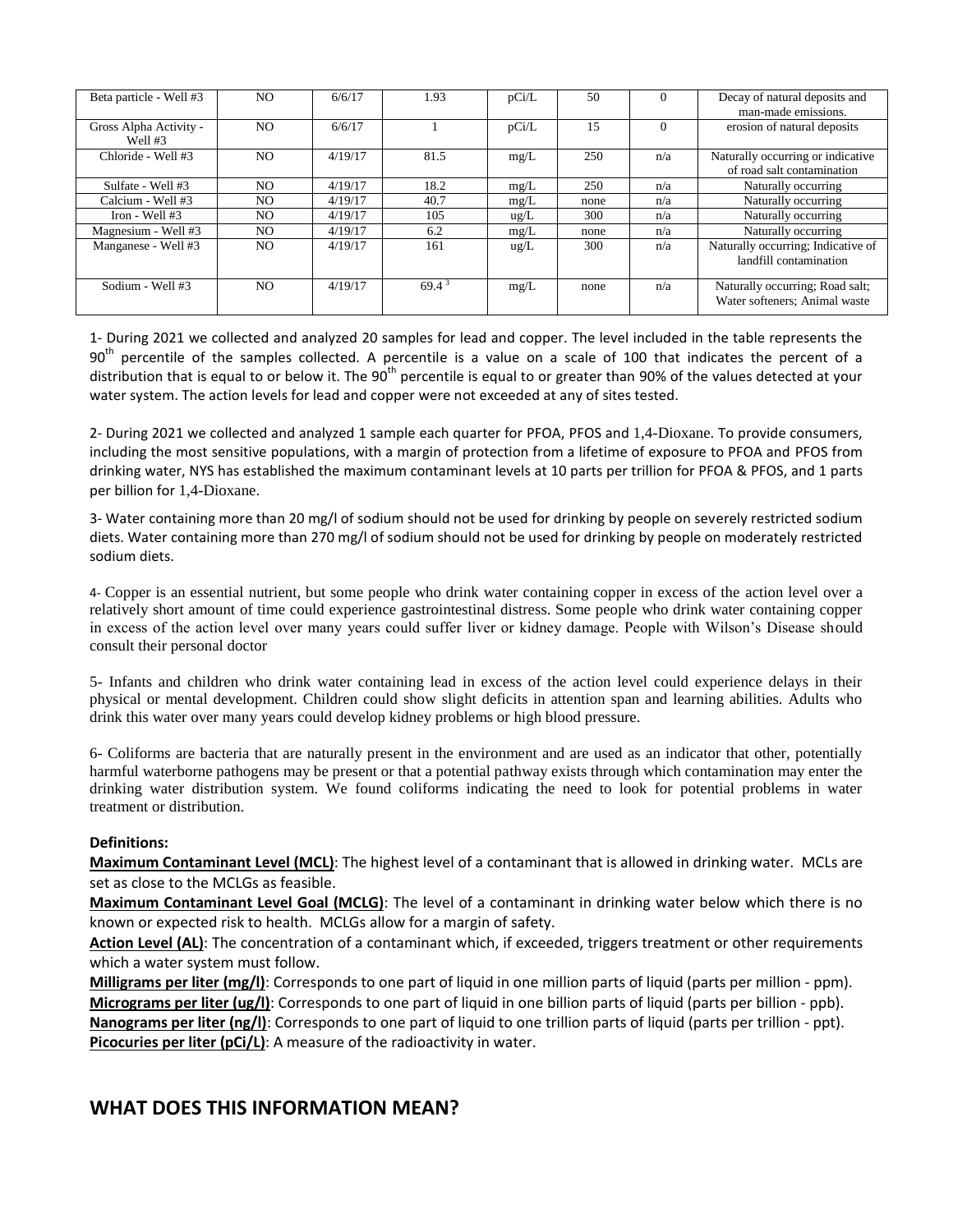As you can see by the table, our system had 1 violation for Copper. We have learned through our testing that some contaminants have been detected; however, these contaminants were detected below current federal drinking water requirements except for copper. We are currently changing our treatment process in an effort to lower our copper levels at consumer taps. It should be noted that Well#3 is not our primary source and is used for reserve only.

If present, elevated levels of lead can cause serious health problems, especially for pregnant women, infants, and young children. It is possible that lead levels at your home may be higher than at other homes in the community as a result of materials used in your home's plumbing. The Town of Cairo is responsible for providing high quality drinking water, but cannot control the variety of materials used in plumbing components. When your water has been sitting for several hours, you can minimize the potential for lead exposure by flushing your tap for 30 seconds to 2 minutes before using water for drinking or cooking. If you are concerned about lead in your water, you may wish to have your water tested. Information on lead in drinking water, testing methods, and steps you can take to minimize exposure is available from the Safe Drinking Water Hotline (1-800-426-4791) or at http://www.epa.gov/safewater/lead.

## **WHY SAVE WATER AND HOW TO AVOID WASTING IT?**

Although our system has an adequate amount of water to meet present and future demands, there are a number of reasons why it is important to conserve water:

- Saving water saves energy and some of the costs associated with both of these necessities of life;
- Saving water reduces the cost of energy required to pump water and the need to construct costly new wells, pumping systems and water towers; and
- Saving water lessens the strain on the water system during a dry spell or drought, helping to avoid severe water use restrictions so that essential fire fighting needs are met.

You can play a role in conserving water by becoming conscious of the amount of water your household is using, and by looking for ways to use less whenever you can. It is not hard to conserve water. Conservation tips include:

- Automatic dishwashers use 15 gallons for every cycle, regardless of how many dishes are loaded. So get a run for your money and load it to capacity.
- Turn off the tap when brushing your teeth.
- Check every faucet in your home for leaks. Just a slow drip can waste 15 to 20 gallons a day. Fix it and you can save almost 6,000 gallons per year.
- Check your toilets for leaks by putting a few drops of food coloring in the tank, watch for a few minutes to see if the color shows up in the bowl. It is not uncommon to lose up to 100 gallons a day from one of these otherwise invisible toilet leaks. Fix it and you save more than 30,000 gallons a year.

## **NYSDOH - SOURCE WATER ASSESSMENT**

The NYSDOH has completed a source water assessment for this system, based on available information. Possible and actual threats to the drinking water sources were evaluated. The state source water assessment includes a susceptibility rating based on the risk posed by each potential source of contamination and how easily contaminants can move through the subsurface to the wells.

The susceptibility rating is an estimate of the potential for contamination of the source water, it does not mean that the water delivered to consumers is, or will become contaminated. While nitrates (and other inorganic contaminants) were detected in our water, it should be noted that all drinking water, including bottled drinking water, might be reasonably expected to contain at least small amounts of some contaminants from natural sources. The presence of contaminants does not necessarily indicate that the water poses a health risk. The nitrate levels in our sources are not considered high in comparison with other sources in this area. See section "Are there contaminants in our drinking water?" for a list of the contaminants that have been detected.

As mentioned above, our main water supply is from one well. The source water assessment has rated this well as having a very high susceptibility to microbials and nitrates and a high susceptibility to industrial solvents, and other industrial